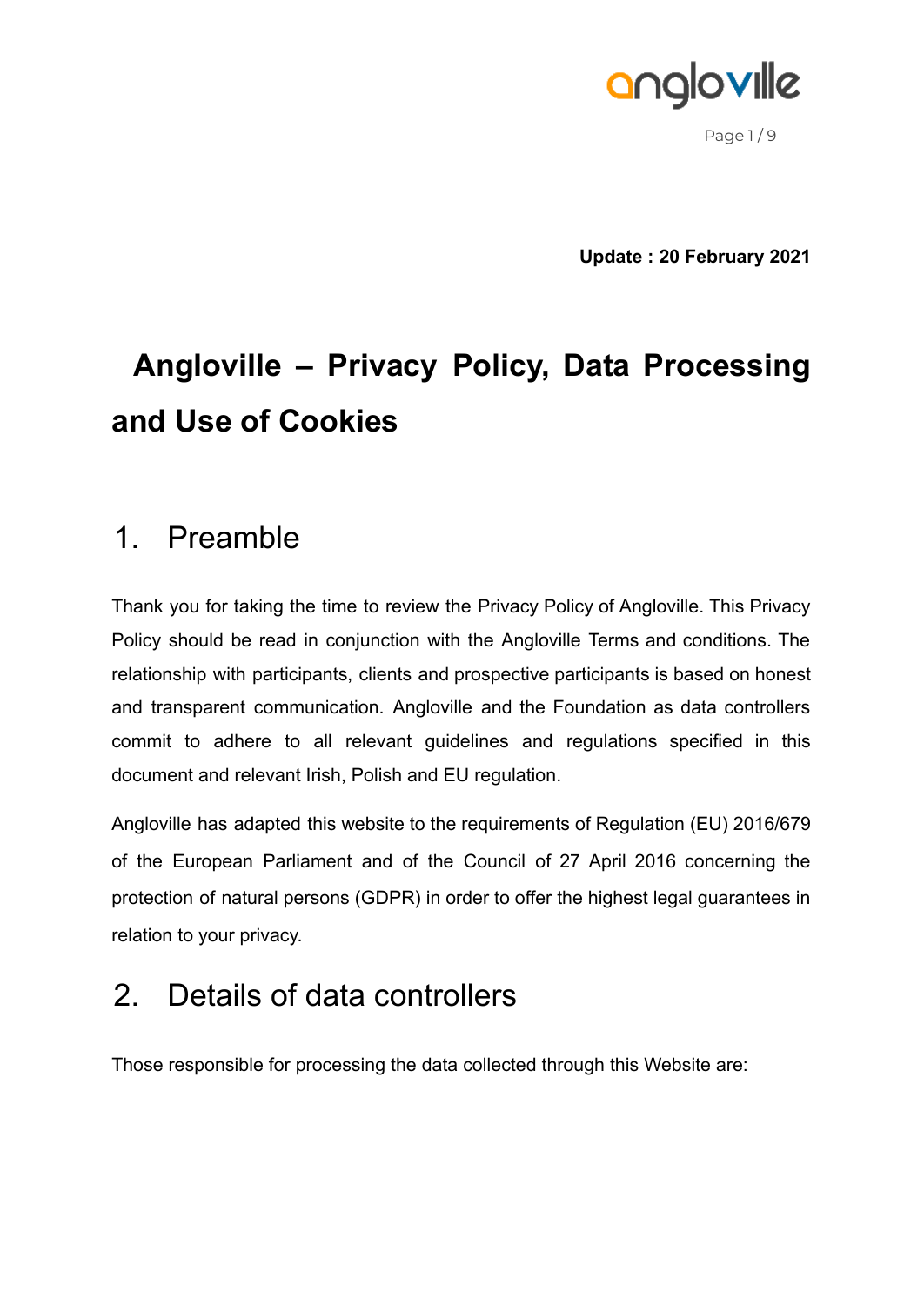

Page 2 / 9

- Angloville International Ltd IRELAND: St Mary's College, Emmet Place, Youghal, Co Cork, Ireland. Tax number: 3458878JH. Company number: 596977.
- Foundation 'Development without Borders' [Polish: Fundacja 'Rozwój Bez Granic'], the legal entity collaborating with Angloville, responsible for providing volunteer opportunities in Europe during an Angloville cultural immersion (Fundacja 'Rozwój Bez Granic', registered address: Ul. Edwarda Heila 9/52, 30-654 Kraków, Poland)

If you need to contact the data controllers you can do so via:

email: [info@angloville.com](mailto:info@angloville.com)

website: <https://angloville.com>

phone: +44 20 3966 4098 (UK), +1 845 402 6193 (US), +61 2 8520 1091 (AUS)

## 3. What are your data protection rights?

We would like to make sure you are fully aware of all of your data protection rights. Every user of the Website and every participant and Volunteer is entitled to the following:

**The right to access** – You have the right to request Angloville for copies of your personal data.

**The right to rectification** – You have the right to request that Angloville correct any information you believe is inaccurate. You also have the right to request Angloville to complete the information you believe is incomplete.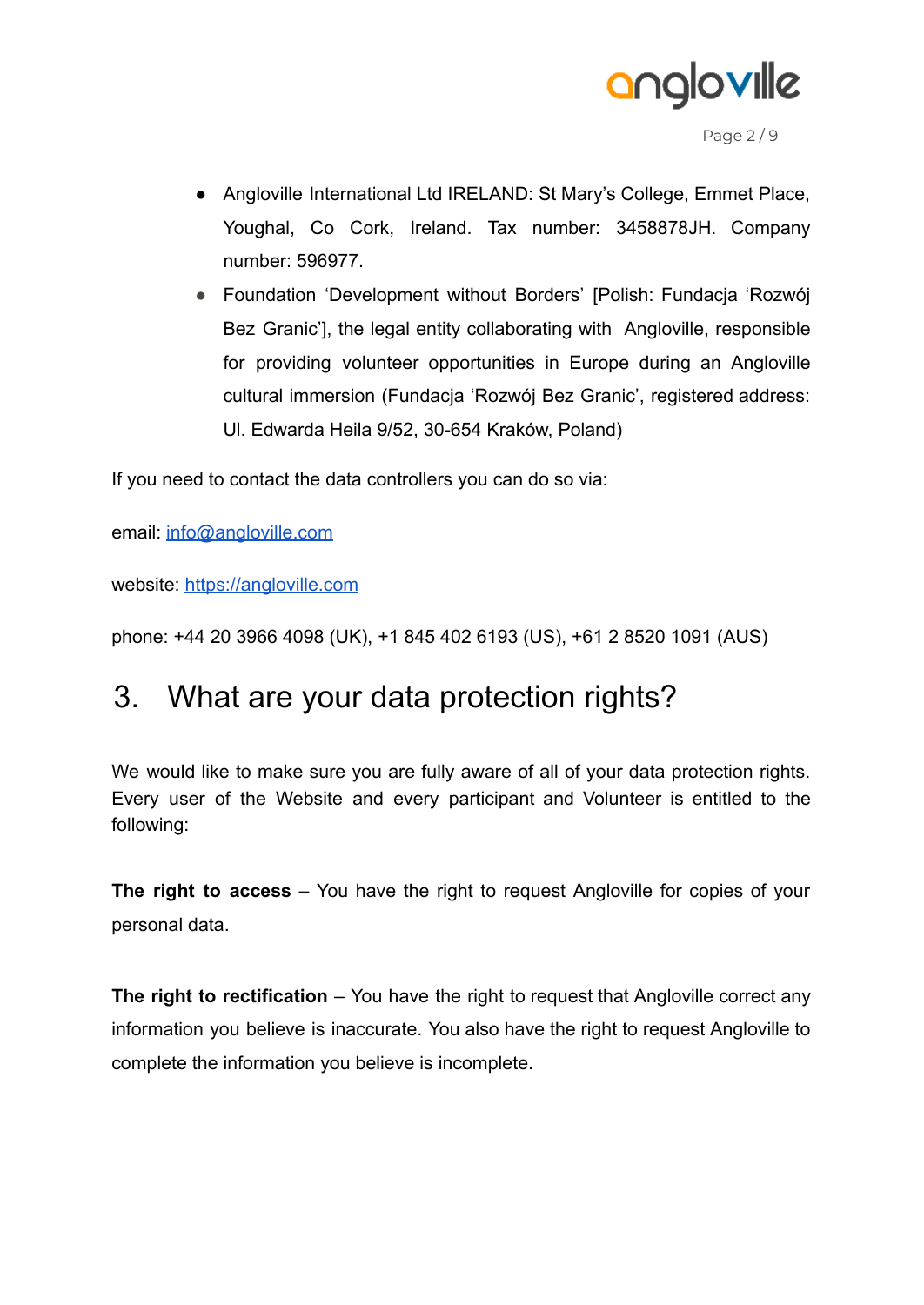

Page 3 / 9

**The right to erasure** – You have the right to request that Angloville erase your personal data, under certain conditions.

**The right to restrict processing** – You have the right to request that Angloville restrict the processing of your personal data, under certain conditions.

**The right to object to processing** – You have the right to object to Angloville's processing of your personal data, under certain conditions.

**The right to data portability** – You have the right to request that Angloville transfer the data that we have collected to another organisation, or directly to you, under certain conditions.

If you make a request, we have one month to respond to you. If you would like to exercise any of these rights, please contact us via the channels listed above.

# 4. Types of data collected, purpose and term of data processing

For the purposes of providing the Service, Angloville collects personal data based on consent from the user.

### 4.1. User and participant database

4.1.1. Online application

Name of data processing: Data related to online application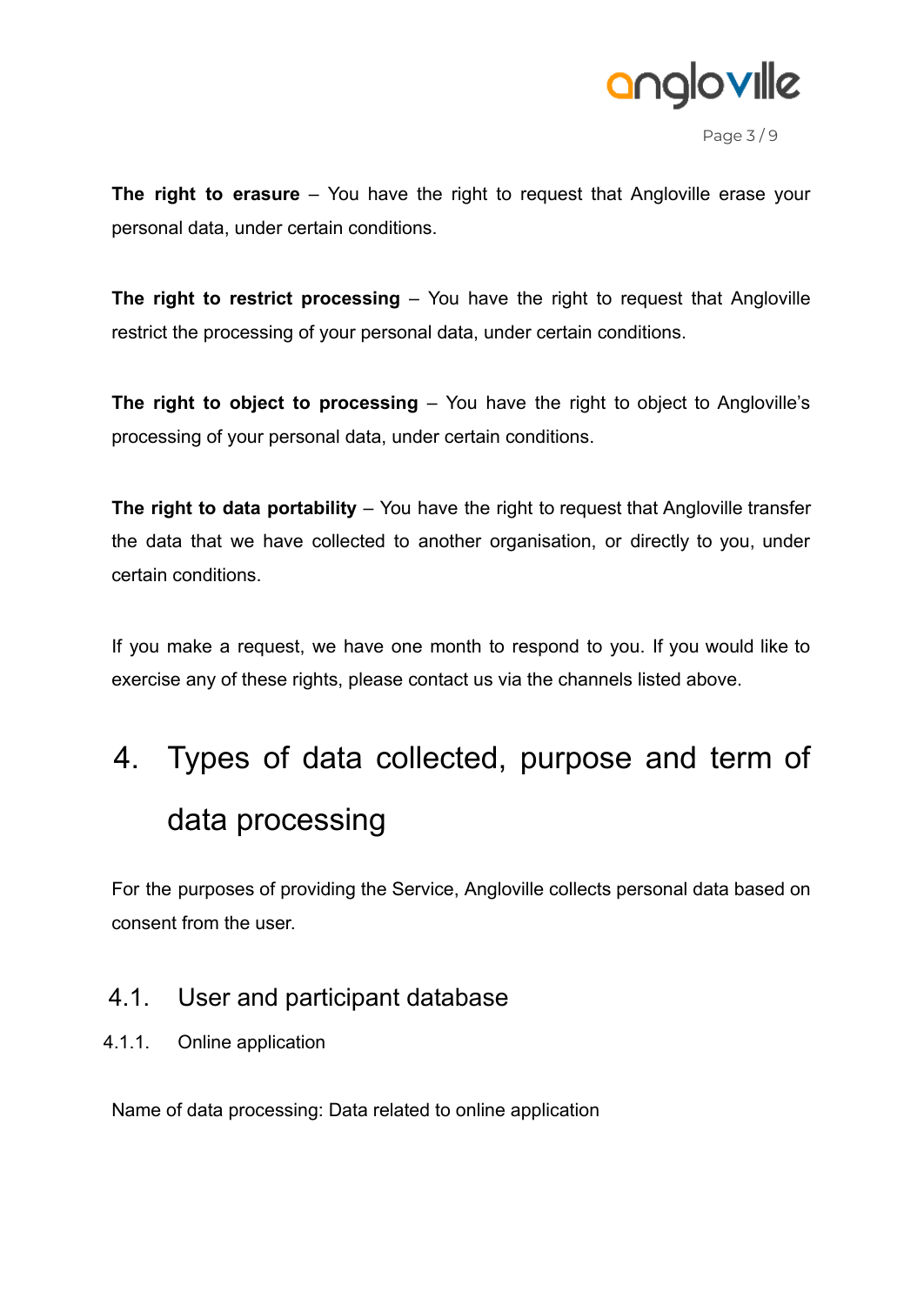

Page 4 / 9

Purpose of data processing: registration of participants to an Angloville Programme. Data collected from the user are required for identification and establishing contact with the user. Angloville will contact the applicant within 3 working days using one of the contacts provided. Additional purpose of data processing is the ability to contact users about relevant new opportunities, new Programmes and services via one of the contact channels provided (e-mail or phone).

Personal data will be shared with the Foundation as the organiser of Volunteer opportunities on Angloville cultural exchange programmes. Relevant personal data, i.e. name and dietary information will be shared with third parties providing accommodation and meals services in order to perform the Service as requested by the participant.

Legal basis of data processing: consent from the user.

Types of personal data processed: first name, last name, email address, phone number, date of birth, address, country of origin, city of residence, COVID vaccination status, employment history and work experience, social media profile, dietary preferences, allergies, emergency contact name and phone number, criminal record document, passport copy (including photo).

Term of data processing: 10 years from the time of application.

#### 4.1.2. Online inquiry

Name of data processing: Data related to online inquiry about Services or request of information through download or e-mail.

Purpose of data processing: providing users with further information on Angloville Services and content related to travel, teaching and cultural exchange programmes.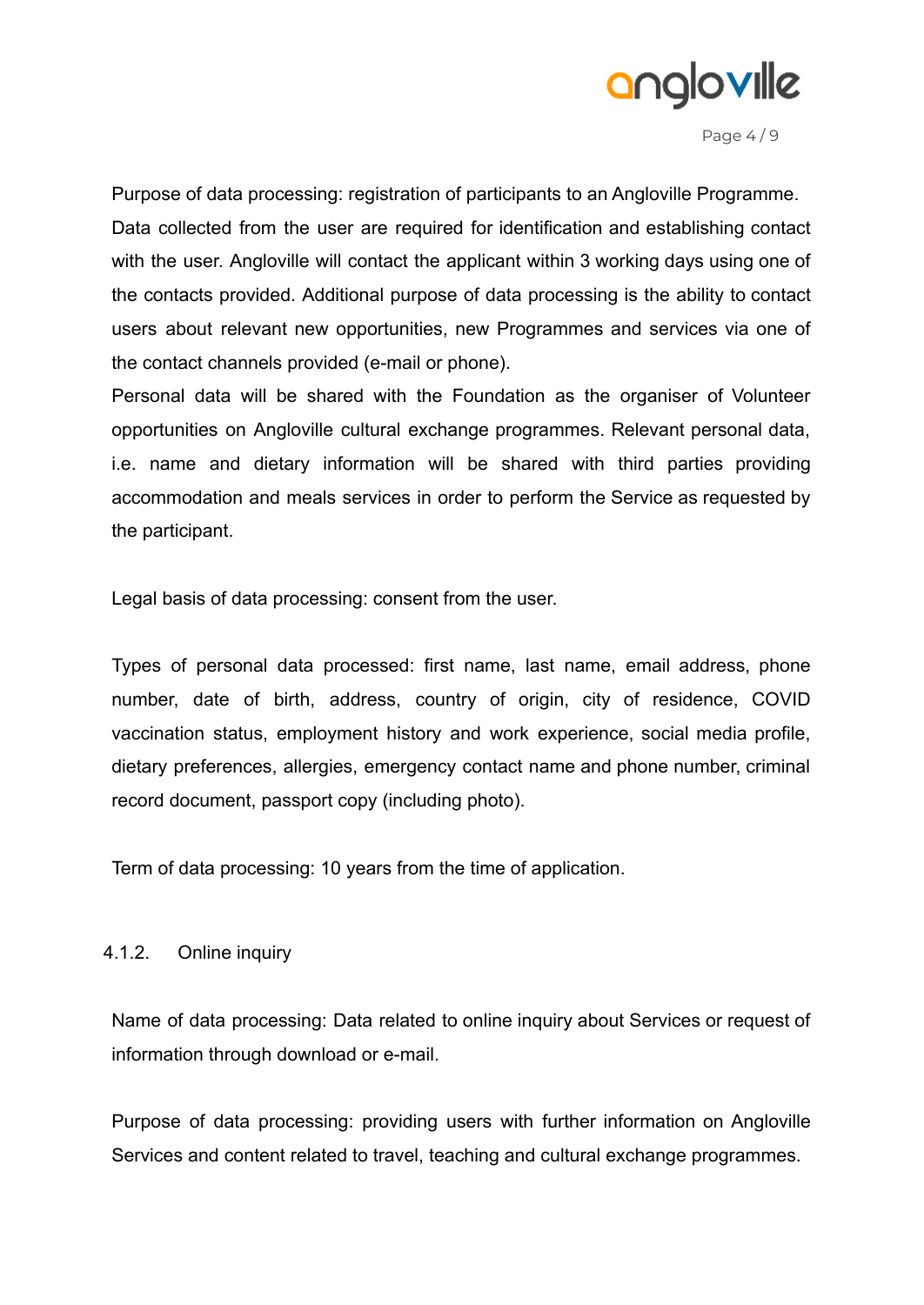

Page 5 / 9

Data collected from the user are required for identification and establishing contact with the user. Angloville will contact the applicant within 3 working days using one of the contacts provided. Additional purpose of data processing is the ability to contact users about relevant new opportunities, new Programmes and services via one of the contact channels provided (e-mail or phone).

Legal basis of data processing: consent from the user.

Types of personal data processed: first name, last name, email address, phone number, country of origin.

Term of data processing: 10 years from the time of application.

#### 4.1.3. Newsletter subscription

Name of data processing: Data related to electronic newsletters.

Purpose of data processing: providing electronic newsletter over e-mail or other direct messaging (e.g. sms) channel about Angloville's Services.

Angloville will provide regular and occasional updates about its Services, send marketing messages about its new Programmes and opportunities to those users who subscribed to this service. Occasionally, other messages may also be sent to users.

Legal basis of data processing: consent from the user. User indicates consent to receiving newsletters by ticking the "subscribe to the newsletter" check-box on online forms or clicking on a direct link received via email.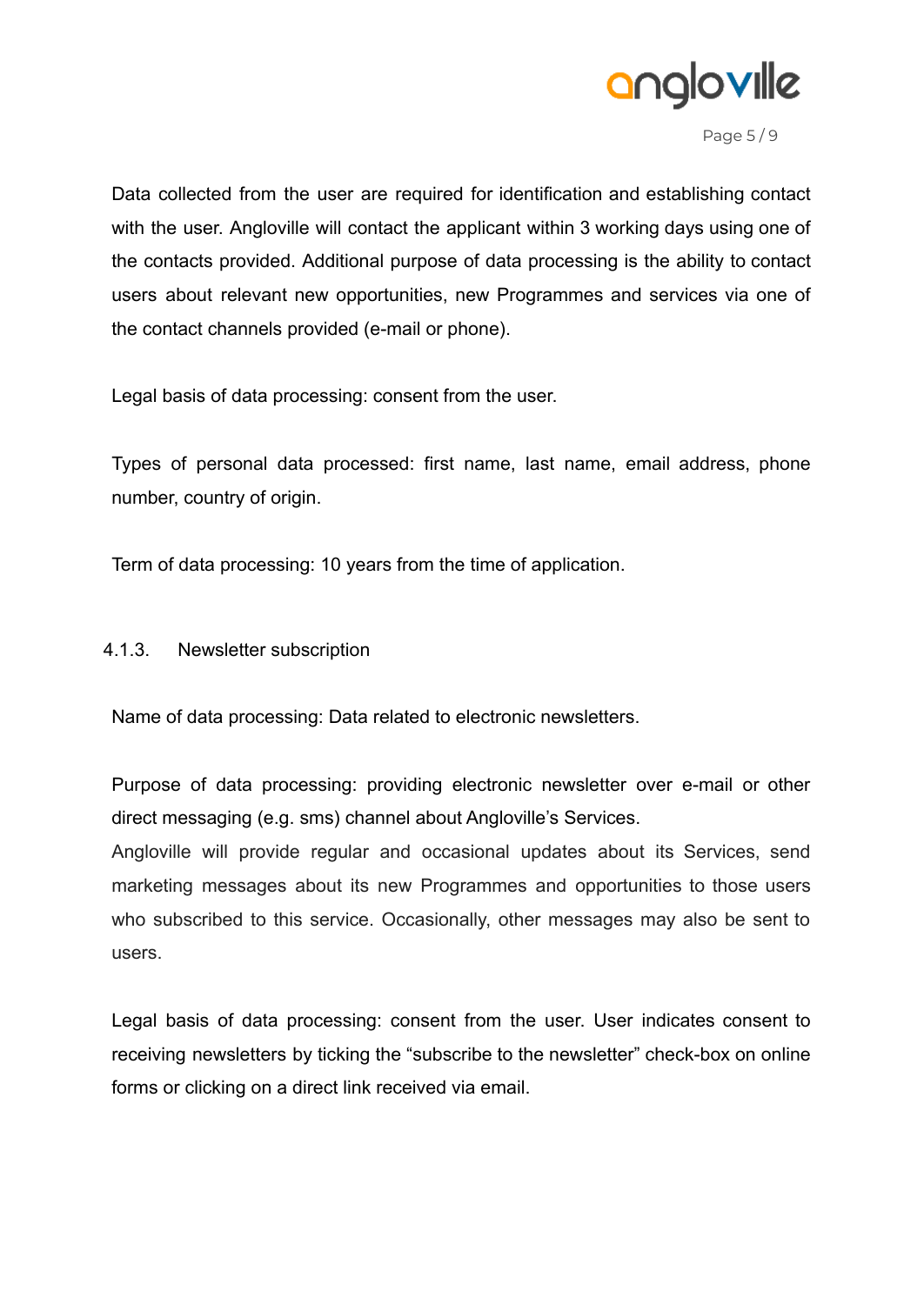

Page 6 / 9

Types of personal data processed: first name, last name, e-mail address, phone number.

Term of data processing: until user unsubscribes. Users can unsubscribe from the newsletter at any time by clicking on the "Unsubscribe" link in any of the newsletter emails or sending an unsubscribe request via e-mail to info@angloville.com.

### 4.2. Cookies

Angloville uses cookies in a range of ways to improve your experience on our Website, including:

- Keeping you signed in
- Enable you to purchase Services in the shop
- Understanding how you use our website

In general, cookies are used to retain user preferences, store information for things like shopping carts, and provide anonymised tracking data to third party applications like Google Analytics. Cookies do not store personal data, they are used only to identify your web browser. As a rule, cookies will make your browsing experience better. However, you may prefer to disable cookies on this site and on others. The most effective way to do this is to disable cookies in your browser. We suggest consulting the Help section of your browser or taking a look at the About [Cookies](http://www.aboutcookies.org/) [website](http://www.aboutcookies.org/) which offers guidance for all modern browsers

Cookies used on the Website:

4.2.1. Essential (session) cookies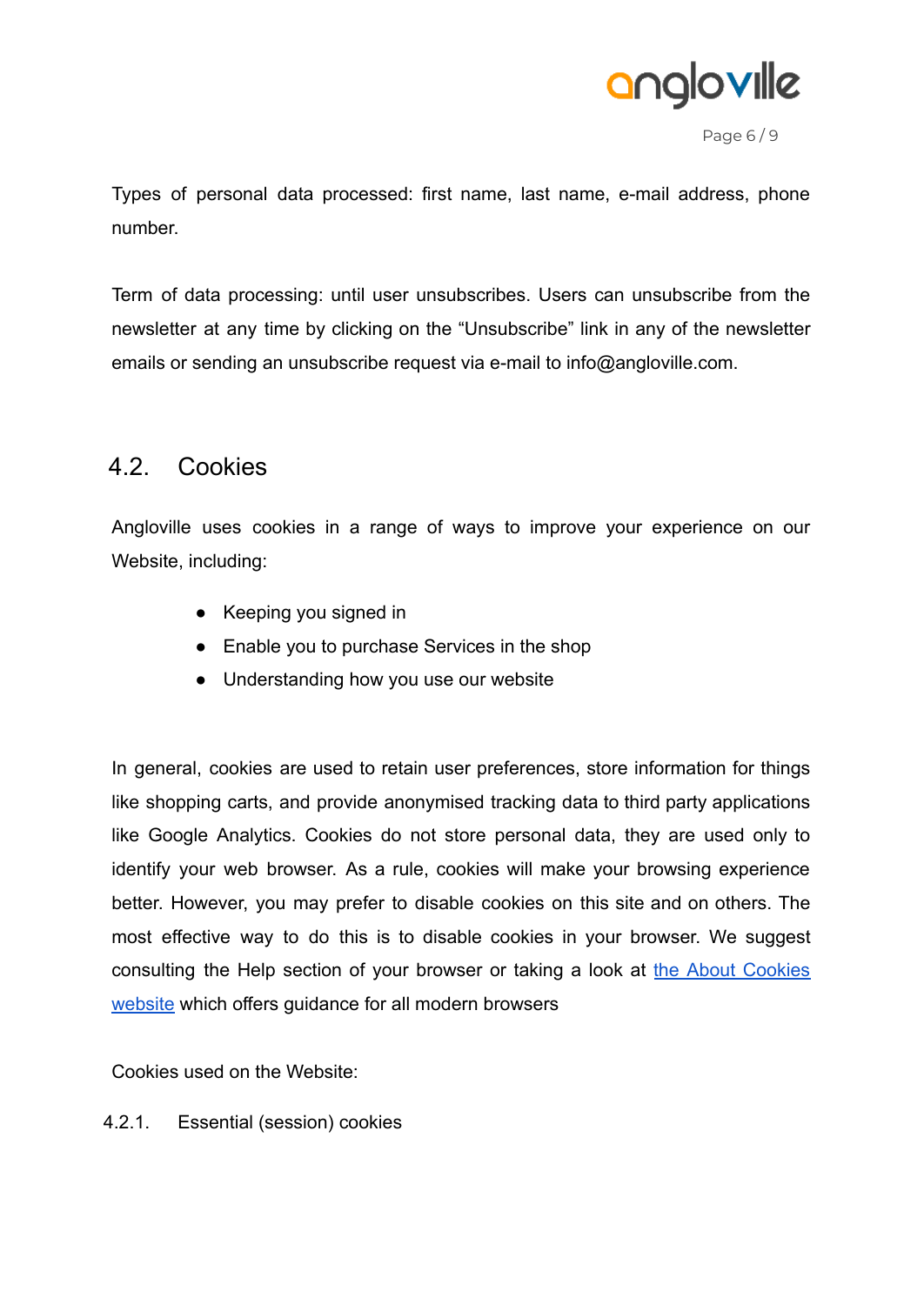

Page 7 / 9

These cookies ensure that users have a smooth browsing experience on the Website, use all its functions and the services available there. These types of cookies expire with the end of the browsing session, and they are automatically deleted when the browser is closed. Cookie preference settings are also essential cookies as they are used by the Website to remember the user's cookie preferences, so there is no need to set them again next time.

#### 4.2.2. Third-party analytical cookies

To analyse the behaviour of users of the Website and to improve the efficiency of advertising, Angloville uses third-party cookies. These are Google Analytics and Google Ads cookies.

#### 4.2.3. Third-party marketing cookies

Angloville uses cookies that collect user level data on the Website in order to be able to provide targeted ads and offers to these users. These are Google Ads Remarketing, Google Ads Conversion tracking and Facebook Remarketing (Facebook Pixel) cookies.

Google Remarketing and Facebook Remarketing cookies are used to be able to target users of the Website with Angloville's ads on Google's and Facebook's advertising places. Angloville uses Google Remarketing for its advertising. Angloville's advertising may be shown by third-parties, such as Google on other websites. Angloville and third-party service providers use both own cookies (e.g. Google Analytics cookies) and third-party cookies (e.g. DoubleClick cookies) to analyse users' behaviour on previous browsing sessions and to optimise advertising. Third-party cookies are stored on the user's computer or other device until their expiry or until deleted by the user.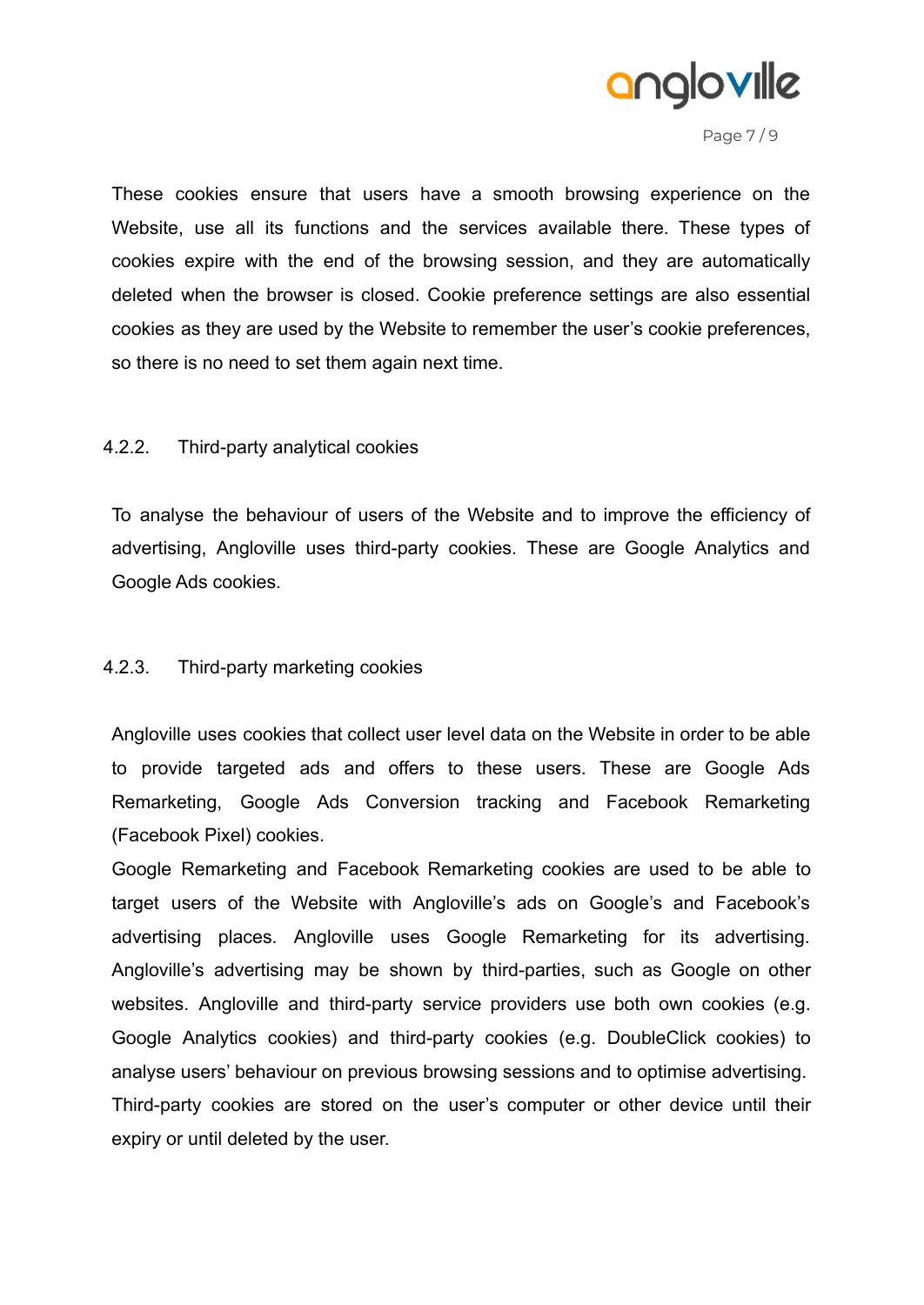

Page 8 / 9

## 5. How do we store your personal data?

In accordance with the provisions of the GDPR, Angloville informs you that it has implemented the necessary technical and organisational security measures to guarantee the security of your personal data and to prevent the alteration, loss and unauthorised processing and / or access of said data, taking into account the state of the technology, the nature of the stored data and the risks to which they are exposed, whether they come from human action or from the physical or natural medium.

Angloville continuously maintains the supervision, control and evaluation of data processing to ensure the privacy of the information you provide us, thus establishing additional measures to strengthen the integrity and confidentiality of our system.

Your personal data entered in forms on the Website is securely stored on the hosting provider's servers: SiteGround Spain S.L. Calle Prim 19, 28004, Madrid, Spain.

Angloville uses CRM systems to store data of participants. Personal data is stored securely by operators/hosts of these CRM systems:

- Pipedrive: Pipedrive OU Mustamäe tee 3a Tallinn, Harjumaa 10615 Estonia
- Angloville CRM: Hetzner Online GmbH, Industriestr. 25, 91710 Gunzenhausen, Germany

Angloville's newsletter is distributed via "Mailchimp", a newsletter shipping platform of MAILCHIMP - 675 Ponce de Leon Ave, Suite 5000, Atlanta, GA 30308, USA.